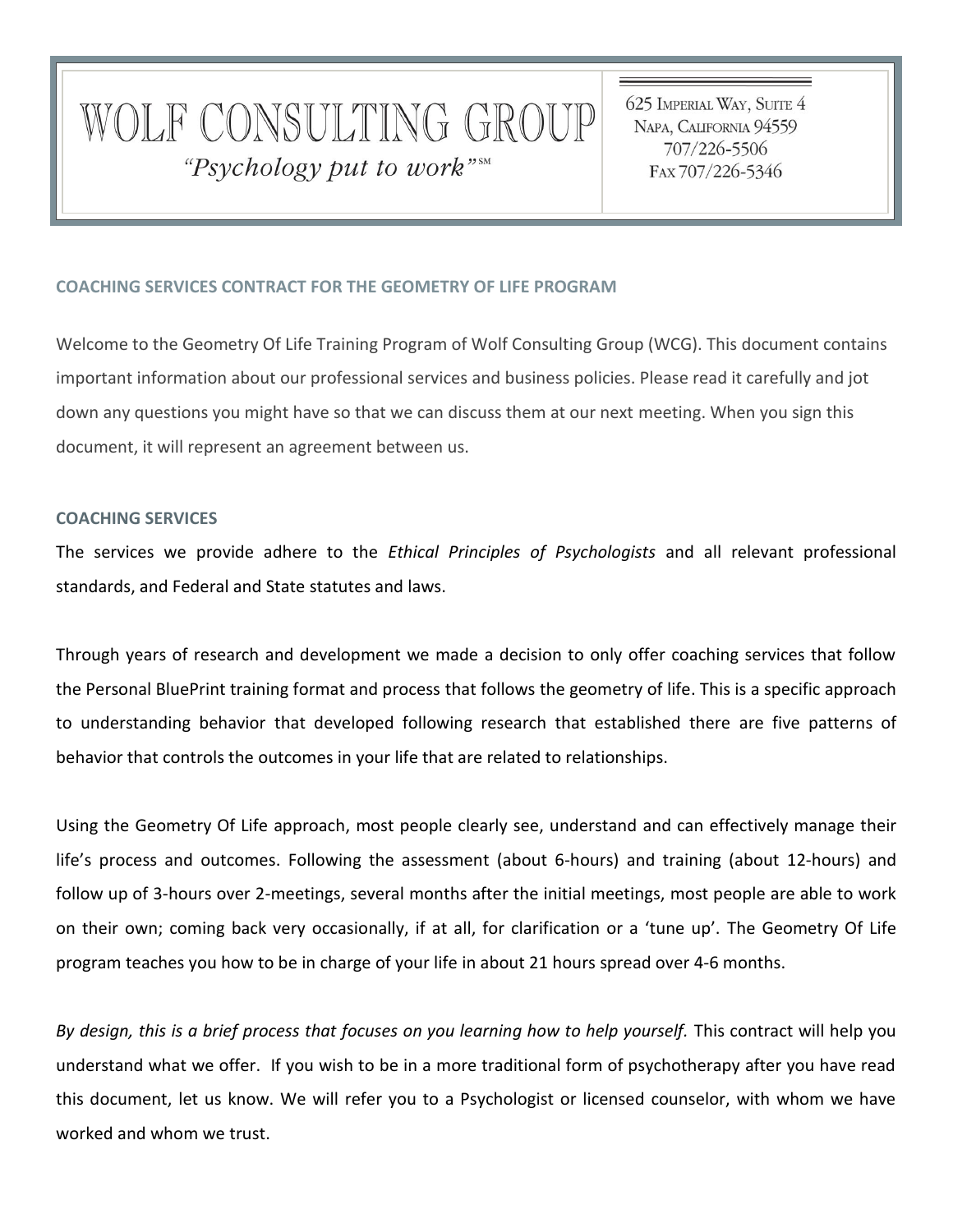Coaching is not psychotherapy as psychotherapy is traditionally practiced. The Geometry OF Life Program of WCG helps you achieve the life you want through assessment, education and coaching, not traditional psychotherapy. As you are trying to understand all the options you face in selecting a Psychologist and an approach to your personal growth, we will meet with you, in person or on the phone for 15 minutes at no charge to you, to discuss our approach and how it may apply to you.

Coaching here follows a process that includes a structured assessment to determine the basic patterns of how you manage your relationship with yourself and those emotionally important to you, education that helps you understand how your patterns of relationship create your life, and structured practice that will help you better manage your relationships, and in so doing create the life you want.

As practiced at WCG, coaching is a partnership between us that assumes you understand that you are here to learn to change the patterns of thought and behavior that are creating your need to come to us. We will work hard to understand your experience of your life and reflect that to you, so you know we understand what it feels like to be you. We expect you will partner with us and help us understand you by being as open and honest to our questions and responses as possible. It's absolutely OK to disagree and clarify if you feel we are missing who you are. We are not 'the Doctor', who is always right, and you are not the Patient we categorize. Assessment and Coaching call for a very active effort on your part. In order for training to be most successful, you will have to work on things we talk about both during our meetings and at home. We are both human and suffer from many of the same issues of insecurity with respect to how we manage important relationships. However, as Coaches, we are very likely to be a little further down the path of consciousness and personal growth in the area of how relationships work to create our lives. What we ask you to do, has worked to help many people. If, over the course of time, you are not doing your homework and working on the things you agree to work on, we will discuss referring you to a more traditional psychotherapist.

Why is this not psychotherapy as usually practiced? Psychotherapy as usually practiced is a self exploration process, whereby the psychotherapist says little and facilitates the client's self understanding by asking questions, reflecting, being non judgmental, and being non-directive in terms of helping the client decide what to do. There are many variations of psychotherapy, some where the therapist is a blank screen and others that are more directive. They key differences as we see it are our focus on education, our being very directive in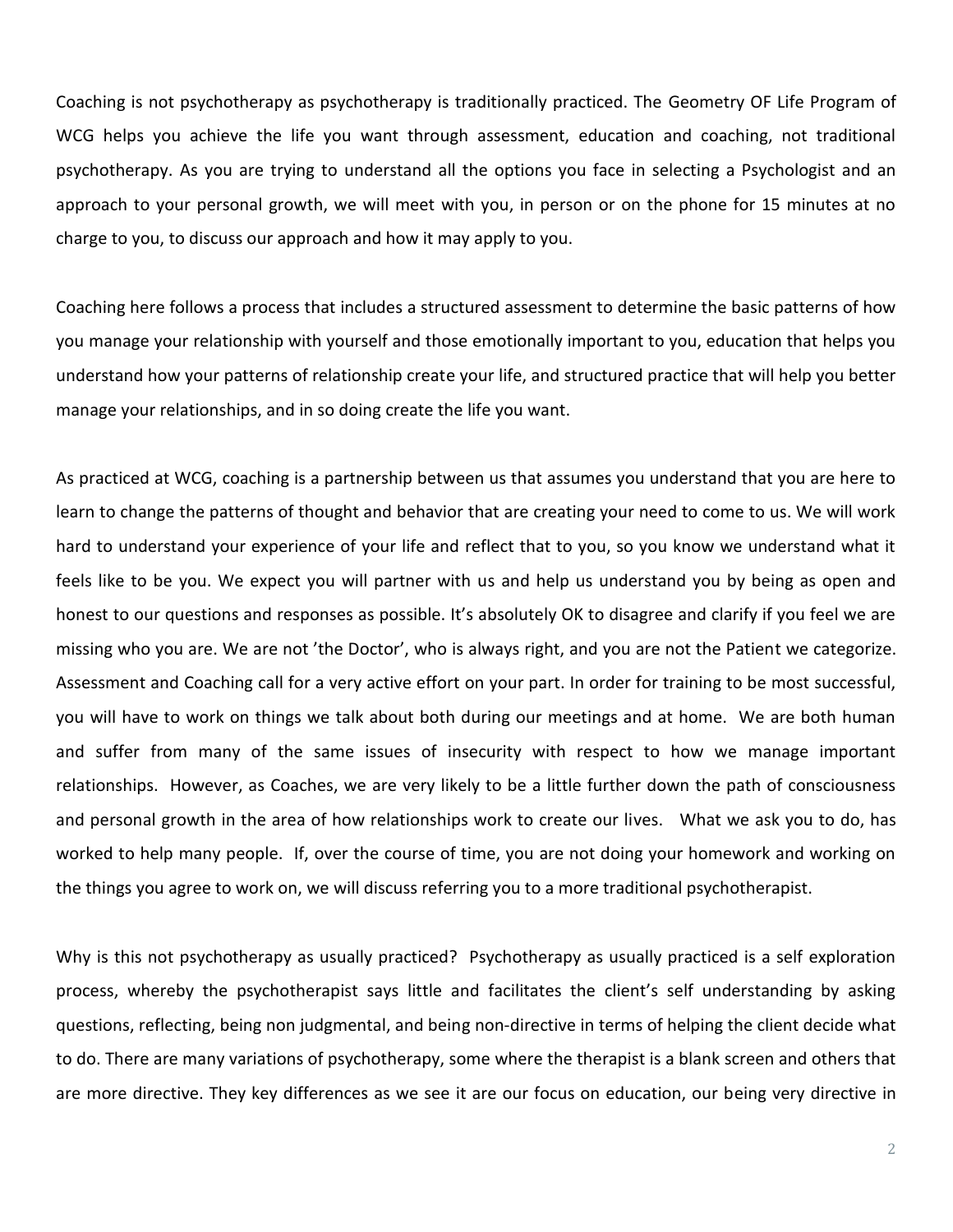terms of helping you focus and stay on track of the specific patterns of your relationship with yourself and important others, and continuous training exercises that follow a format. Traditional psychotherapy is typically open ended. This is a structured brief process approach to helping you to understand the patterns of behavior that you use to create your life and training you in how to change those patterns.

# Coaching can have benefits and risks:

First, the risks: Since training often involves discussing unpleasant aspects of your life, you may experience uncomfortable feelings like sadness, guilt, anger, frustration, loneliness, and helplessness. You may come to recognize that some relationships do not facilitate your growth, so there may be some changes in your relationships. This can be painful. If we are successful, you will come to recognize that some very comfortable patterns of behavior are self-defeating, requiring you to grow and try new, sometimes initially uncomfortable behaviors. What if our assessment is wrong? If we cannot agree at the assessment stage, your risk is the cost of the assessment. If the assessment really teaches you how you work and you want to go into training, you may spend money and decide the pain of change is too great. You may not be willing to make the changes in your life that we agree upon; such change can be frightening. This is a brief approach to behavior change. If you find you want to spend more time in a traditional 1-hour per week setting, we will help you find a therapist and, and with your written release, will discuss your situation with your new therapist. What will happen in the program? It is likely that you will go through both periods of discomfort and personal growth. Will the outcome be worth it? It all depends on how much pain your life is creating for you.

The benefits: In a very brief period of time you will have a very clear picture of how you are currently managing your life; which patterns of behavior create success and which patterns of behavior create faceplants. This will be a very clear picture putting you in the position of being in charge of your life. Then, you will be coached in patterns of behavior that will help you be in charge of your life. You will be much more conscious of exactly why you act as you do, much more conscious in your choices of action, and much more conscious when making decisions about whom to trust and relate to in your personal and business life.

As stated above, training starts with an evaluation of the basic patterns of how you manage relationships and why you have come to use those specific patterns in managing your life. As the evaluation is interactive and we give you a lot of feedback, you will be able to tell if this approach fits you pretty quickly. At the end of the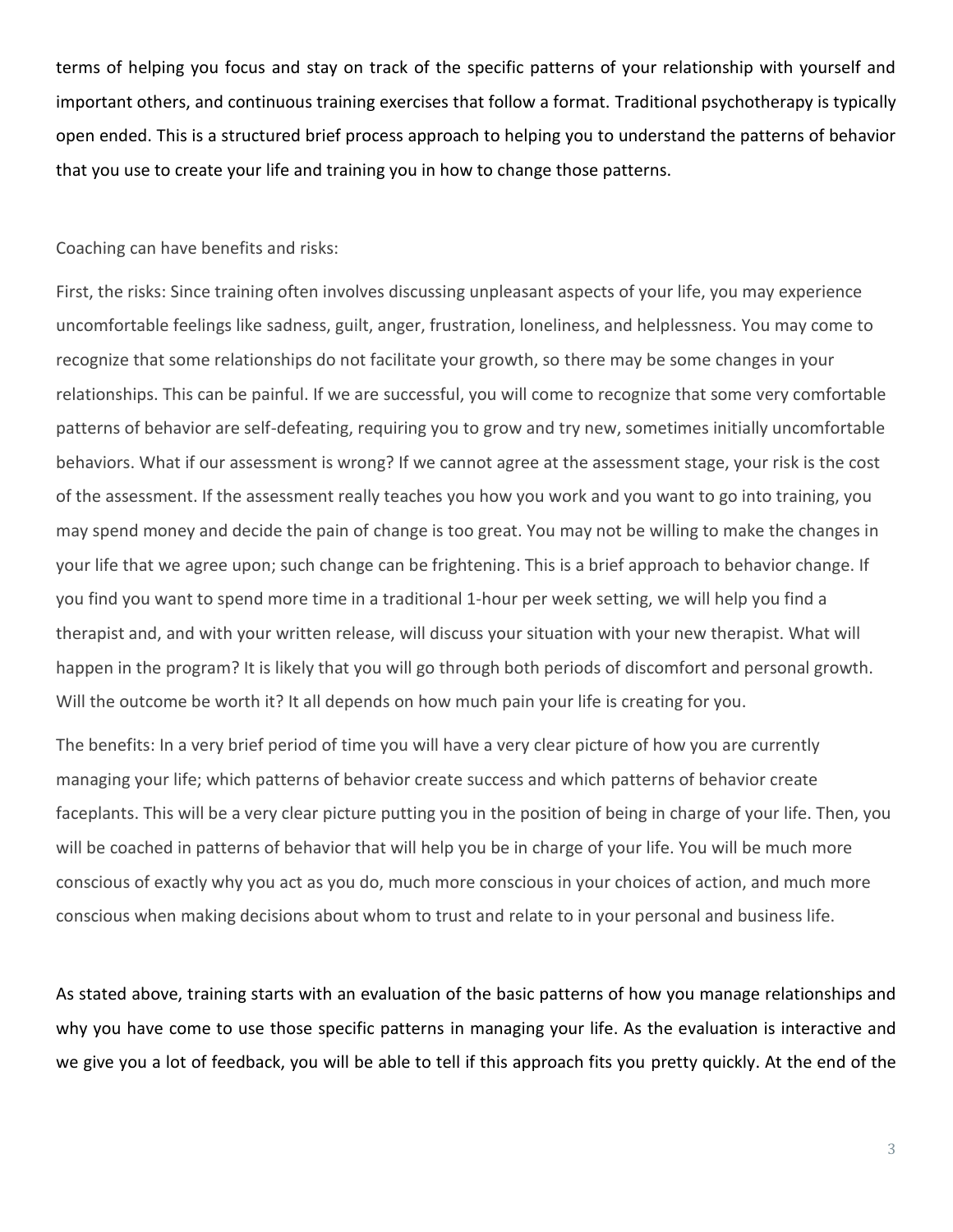evaluation, I will provide you with a brief summary of what we've learned and of what our work will include and a training plan to follow.

Please evaluate this summary information along with your own opinions of whether you feel comfortable working with us and this approach. Training involves a large commitment of time, money, and energy, so you should be very careful about the Psychologist and the approach you select. If you have questions about any procedures, we should discuss them whenever they arise.

Scheduling is done on the basis of what will work best to solve the problems you present, typically the program is taught in 3-hour blocks. Using the Geometry Of Life approach, most people clearly see and understand their issues and are able to work on their own; coming back very occasionally, if at all, for clarification or a 'tune up'. *By design, this is a brief process that focuses on you learning how to help yourself.* Once an appointment is scheduled, you will be expected to pay for it unless you provide 24 hours advance notice of cancellation [unless we both agree that you were unable to attend due to circumstances beyond your control].

## DELIVERABLES

The program is six-three hour meetings and two-one and a half hour meetings. The initial six meetings will be about three hours each. Following each three-hour meeting, I will send you a report summarizing what was discussed during the meeting.

Assessment: We will work together to clarify the 5 patterns of behavior that run your life, and you will be taught how to recognize when those patterns are at work and how to effectively manage the patterns. Though these will only be names to you now, the patterns of your 'personal working model' are your:

 *Attachment Strategy*. The genetic basis of how you manage relationships. At birth, your relationship behavior is genetically based. Thousands of peer reviewed laboratory, theoretical and brain scan studies support the findings that you are born with an Attachment Strategy that is seen from the first days of your life. Your attachment strategy engineers your comfort with and desire for emotional closeness. This engineering affects hundreds of behavioral, cognitive and emotional patterns of relationship behavior.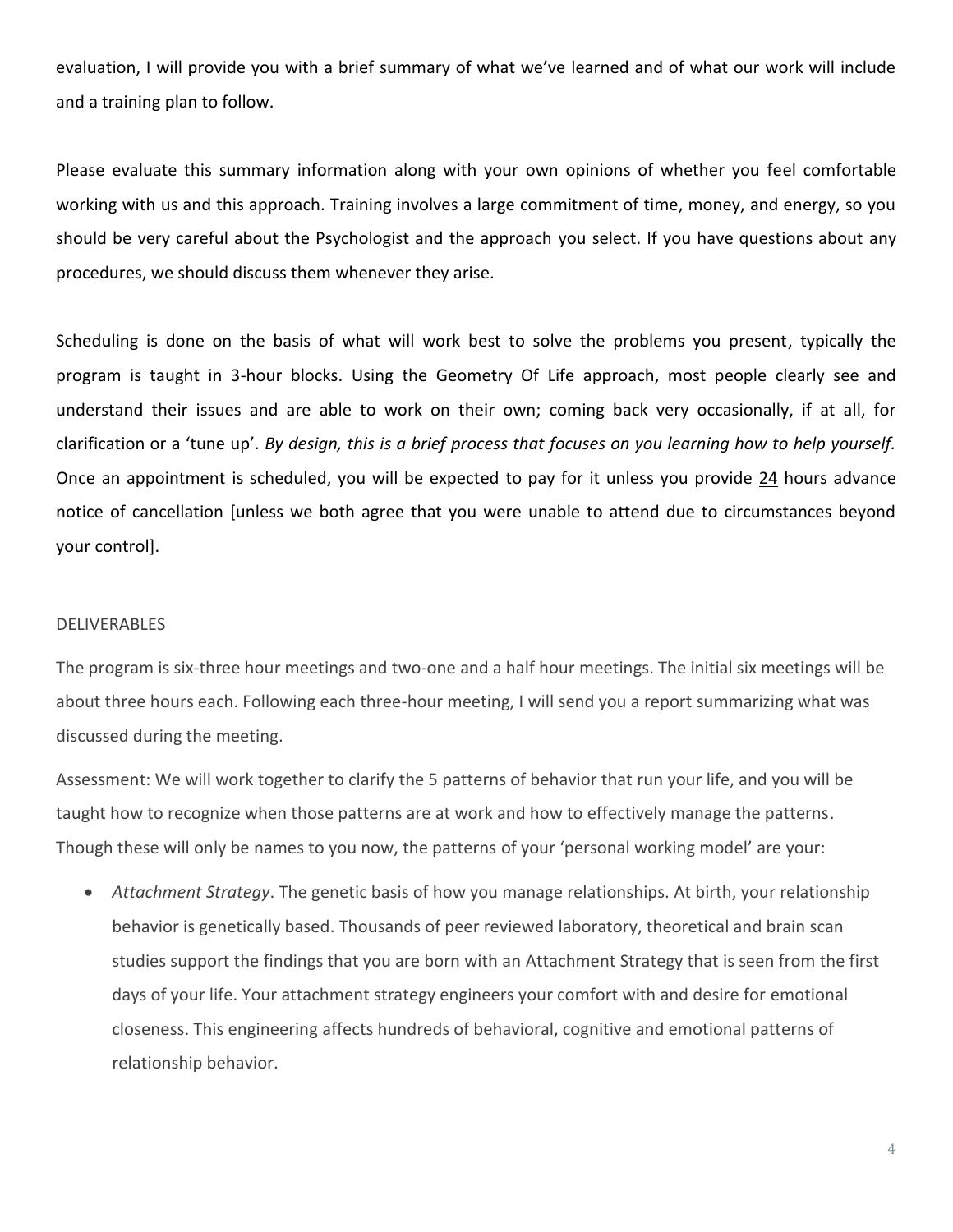- *Emotional Self-Experience*. The emotions that you live with constantly that are the result of the interaction between your Attachment Strategy and your developmental environment and developmental relationships.
- *Personal BluePrint*. The one pattern of behavior that you use over and over to try to make your life more emotionally comfortable. This pattern is seen daily, even many times a day. The pattern was developed by you as a way to manage the interaction between your Attachment Strategy and your developmental environment and developmental relationships. Having this pattern made clear to you is a great Ah Ha! Experience.
- *Narrative*. Your brain's memorialization of the memories of your interactions with emotionally important others, modified by the way your brain manages memories and conducts its housekeeping. This is the pattern that defines your life in a broad perspective.
- *Attachment Process*. The pattern that describes and defines what will be the outcome in relationships that are emotionally important to you. These relationships include personal and work relationships as well as your relationship with your job or organization.

There is a strong focus on showing you the patterns that keep you from enjoying the moment and teaching you how to be in the moment in order to create peace of mind.

At the end of the assessment you will have a clear picture of your Personal Working Model, with its interactive patterns (Attachment Strategy, Emotional Self-Experience, Personal BluePrint, Narrative, and Attachment Process), which are played out through your management of the 6-Core Interpersonal Competencies. The 6- Core Interpersonal Competencies are fully described in my book, *No More FacePlants*. You will be given a copy of the book and be taught the competencies as indicated by your program.

Coaching: The program is designed to help you change how you relate to yourself, and to important others…even change how you relate to your work. When you enter the program, the 5-patterns are more or less running your life. We will teach you to separate yourself from the 5-patterns by:

- Recognizing the patterns as they cue-up behaviors,
- Stopping your responses based on the 5-patterns, when those responses create faceplants,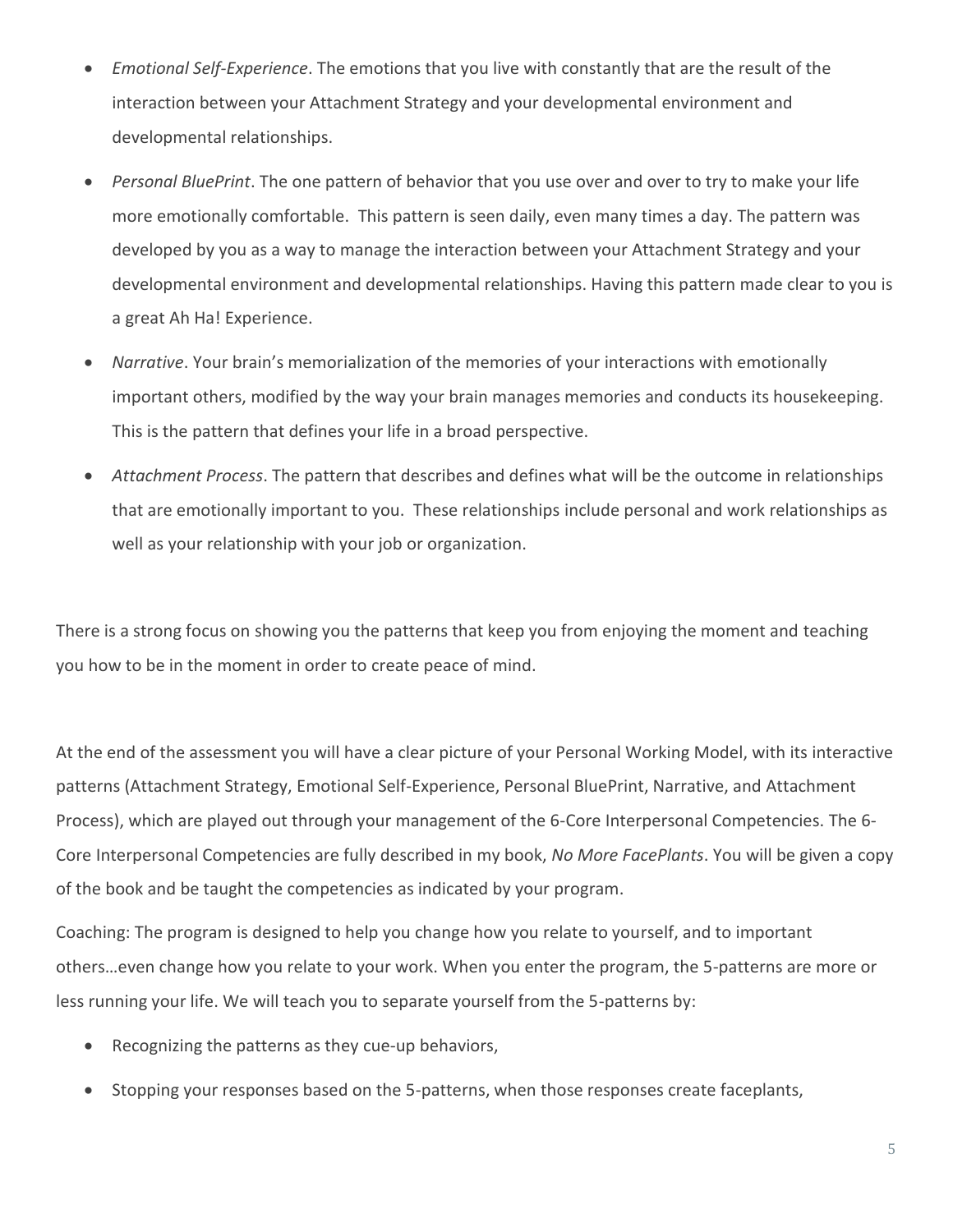Teaching you to better manage the most important…for you…of the competencies, most often Trusting What's Within and Realistically Evaluating Yourself, Others & The Situations You are in, with a focus on what you really need, not what you merely want…in order to create success in the way you define it with peace of mind…and a life free from faceplants.

## PROFESSIONAL FEES

*This line describes our agreement regarding the cost of the program, typically \$7,500.00, and how the fees will be paid.*

For other professional services you may request, I charge \$450.00 per hour. Other services include report writing for legal purposes, telephone conversations lasting longer than 15 minutes, attendance at meetings with other professionals you have authorized, preparation of records summaries beyond program requirements, and the time spent performing any other service you may request of me. If you become involved in legal proceedings that require my participation, you will be expected to pay for my professional time.

#### BILLING AND PAYMENTS

*Fees will be paid after each meeting, unless we agree otherwise and described here*. I do not take insurance. I try to stay away from agreeing to installment payment plans. Why? I will be helping you and will be concerned with your welfare. Under those circumstances, many people begin to fall into old patterns of disappointing emotionally important others or creating anxiety in their relationships with emotionally important others, or being resentful toward emotionally important others. It will not be helpful to you if you fall into those patterns in our relationship.

In the event there has been an emergency situation and I have extended credit, if your account has not been paid in full for more than 60 days and payments have not been made, WCG has the option of using legal means to secure the payment. I do not want to be in this position. This may involve hiring a collection agency or going through small claims court. [If such legal action is necessary, its costs will be included in the claim.] In most collection situations, the only information we release regarding a trainee's meeting is his/her name, the nature of services provided, and the amount due.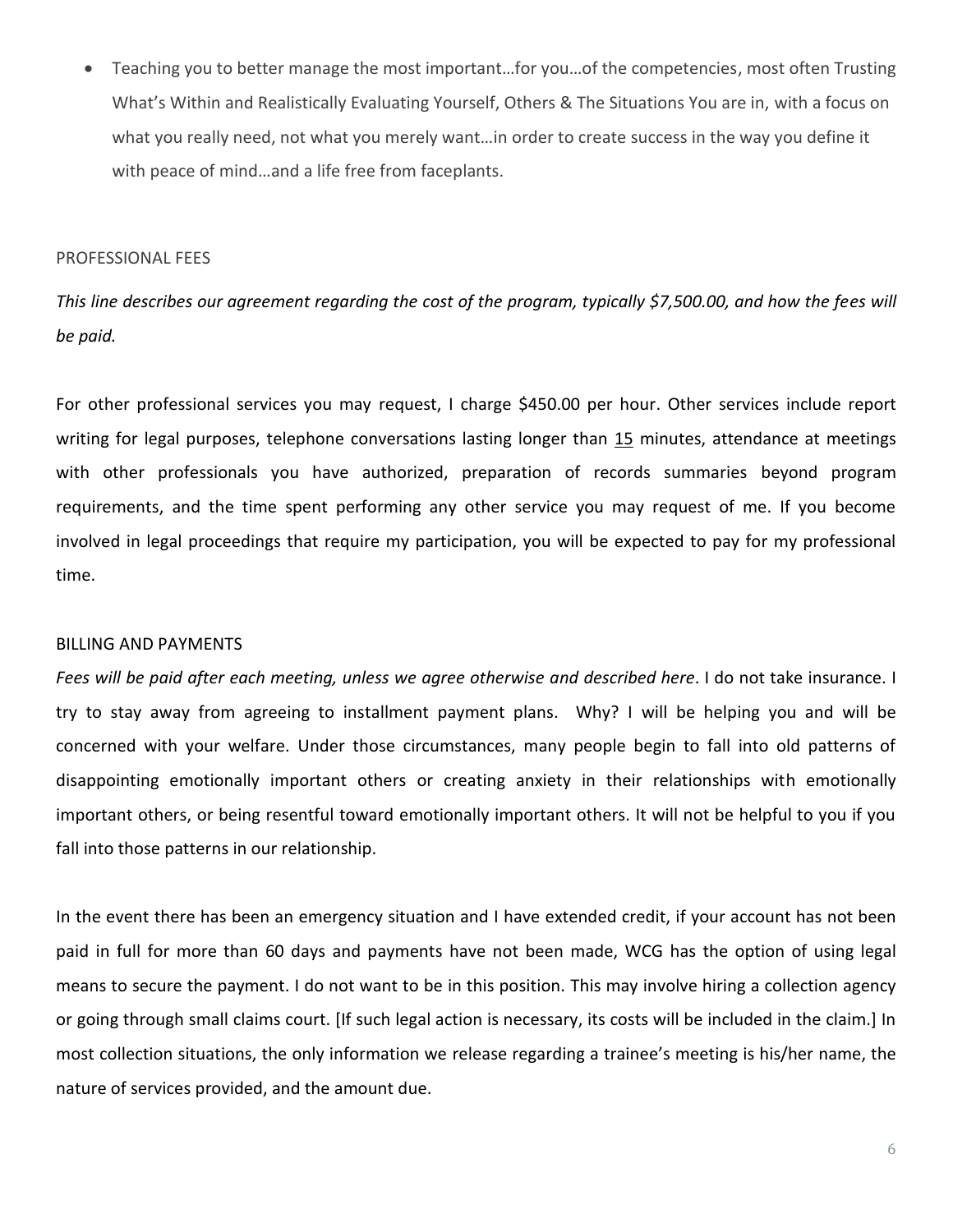## **CONTACTING ME**

I am often not immediately available by telephone. While I am usually in the office between 9 AM and 5 PM, I may be busy and will probably not answer the phone. When I am unavailable, the telephone is answered by a voice mail that is monitored at least twice per day. I will make every effort to return your call on the same day you make it, with the exception of weekends and holidays. If you are difficult to reach, please inform me of some times when you will be available. In emergencies only, you can try me at cell phone number on the answering machine. If you are unable to reach me in an emergency and feel that you can't wait for me to return your call, contact your family physician or the nearest emergency room and ask for the psychologist [psychiatrist] on call. If I will be unavailable for an extended time, I will provide you with the name of a colleague to contact, if necessary.

#### **PROFESSIONAL RECORDS**

The laws and standards of Psychology require that I keep records. You are entitled to receive a copy of your records, or I can prepare a summary for you instead. Because these are professional records, they can be misinterpreted and/or upsetting. If you wish to see your records, I recommend that you review them in my presence so that we can discuss the contents. [I am sometimes willing to conduct a review meeting without charge.] You will be charged an appropriate fee for any professional time spent in responding to information requests.

#### **MINORS**

I typically do not work with minors in this program.

## **CONFIDENTIALITY**

In general, the privacy of all communications between an individual being coached and a psychologist is protected by law, and I can only release information about our work to others with your written permission. But there are a few exceptions.

In most legal proceedings, you have the right to prevent me from providing any information about your coaching. In some proceedings involving child custody and those in which your emotional condition is an important issue, a judge may order testimony if he/she determines that the issues demand it.